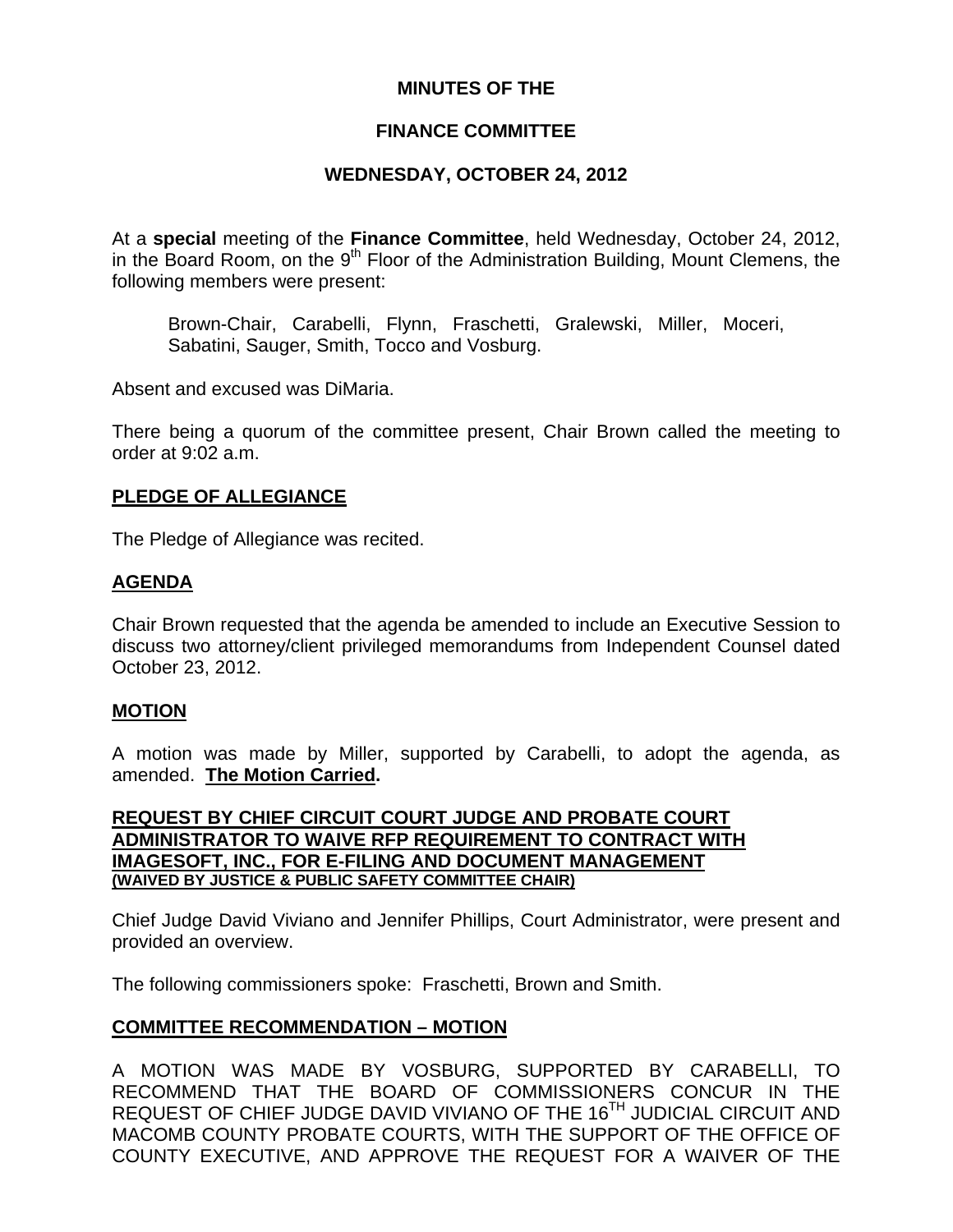REQUEST FOR PROPOSAL (RFP) REQUIREMENT IN THE CURRENT MACOMB COUNTY PURCHASING POLICIES AND PROCEDURES IN ORDER TO ENTER INTO A CONTRACT WITH IMAGESOFT, INC., FOR E-FILING AND DOCUMENT MANAGEMENT PRODUCTS AND SERVICES; THE COST FOR THE COURT TO CONVERT TO IMAGE SOFT DOCUMENT MANAGEMENT AND FOR THE INITIAL WORKFLOWS IS \$260,274; THE PROPOSED CONTRACT DOES REQUIRE A 50/50 FEE SPLIT ON THE E-FILING REVENUES FOR THREE YEARS FOR SPECIFIC CASE TYPES, WHICH IS CONSISTENT WITH OTHER COURT E-FILING CONTRACTS ACROSS THE STATE; FURTHER, A COPY OF THIS BOARD OF COMMISSIONERS' ACTION IS DIRECTED TO BE DELIVERED FORTHWITH TO THE OFFICE OF THE COUNTY EXECUTIVE. **THE MOTION CARRIED.** 

## **EXECUTIVE SESSION TO DISCUSS ATTORNEY/CLIENT PRIVILEGED MEMORANDUMS FROM INDEPENDENT COUNSEL DATED 10-23-12**

## **MOTION**

A motion was made by Flynn, supported by Moceri, to enter into Executive Session for the purpose of discussing two attorney/client privileged memorandums from Independent Counsel dated October 23, 2012.

A roll call vote was taken as follows:

Voting Yes were Carabelli, Flynn, Fraschetti, Gralewski, Moceri, Sabatini, Sauger, Smith, Tocco, Vosburg, Miller and Brown. There were 12 "Yes" votes.

### **The Motion Carried.**

In accordance with the motion, committee entered Executive Session at 9:28 a.m., with it concluding at 10:04 a.m.

### **QUARTERLY REVENUE AND EXPENDITURE REPORTS**

#### **MOTION**

A motion was made by Gralewski, supported by Sabatini, to receive and file the Quarterly Revenue and Expenditure Reports for the period ending September 30, 2012 as submitted by the County Executive's Office.

Pete Provenzano overviewed the reports. He noted that summaries for the revenues and expenditures are now included (pages 1 and 12), as had been requested by Commissioner Sabatini at a previous meeting.

The following commissioners spoke: Vosburg, Brown and Sauger.

Chair Brown called for a vote on the motion and **The Motion Carried.**